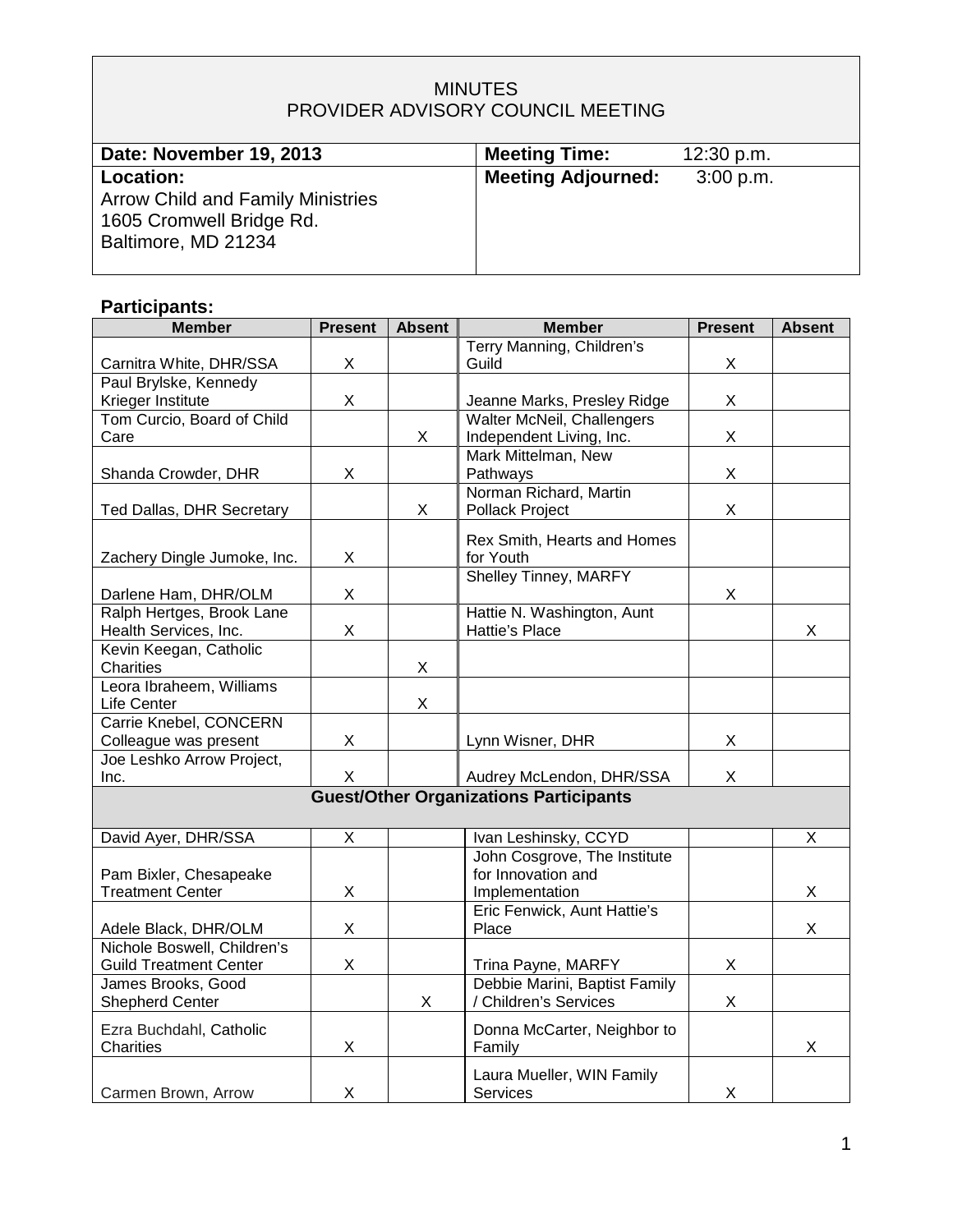| Mary Beth DeMartino,       |  | Helen Murray-Miller,       |   |  |
|----------------------------|--|----------------------------|---|--|
| Pressley Ridge             |  | DHR/OLM                    |   |  |
|                            |  | Kathy Pitrat, The ARC      |   |  |
| Maisha Davis, Arrow        |  | Northern Chesapeake Region | X |  |
|                            |  | Nellie Power, The ARC      |   |  |
| Darlene Dockins, MENTOR    |  | <b>Baltimore</b>           |   |  |
|                            |  | Colette Walker-Thomas,     |   |  |
| Coni Grant, Pressley Ridge |  | <b>Mentor Network</b>      |   |  |

Carnitra White welcomed everyone to the meeting. The September 2013 minutes were approved and will be placed on the internet.

#### **Trauma Informed Surveys**

Paul Bryske presented a Power Point presentation with the results of the surveys sent to 93 licensed providers.

Trauma Informed Strengths and Areas of Need were reviewed within the major areas of: Programmatic Policy and supervisions, Assessment and Treatment Planning, Consumer Education and Professional Development/Training. Limitations of a Preliminary Analyses and differences by Provider Type were also reviewed. For a more detailed review, please refer to the Power Point that was distributed. Next steps included requesting additional responses from the provider community, distributing surveys to the DSS Directors and community based providers and to analyze the data to determine other information that needs to be captured. A revised implementation plan will be drafted and presented at the next meeting.

## **Rate Setting Update**

The Joint Chairmen's Report was submitted. DHR will partner with Casey Family Programs to support the Rate Setting Committee in the next 12-18 months. The Committee will review with states and staff that have implemented new rate setting processes.

A Rate Setting Steering Committee is planned to begin in January. Smaller workgroups will be formed to process the segments of the work. Fiscal staff will be needed, review of statute, regulations and the components that make up the rate setting process. Erwin McEwen from Casey Family Programs is the former Illinois State Child Welfare staff person that directed the new process for rate setting in Illinois and is assisting with Maryland's restructure. California is also changing their rate setting process and contacted Maryland for ideas.

## **Performance Reports**

Reports are due in a timely manner; a grace period for submission is not possible. Some changes to the report may be acceptable within 5 state business days after the report's due date (provided that the initial monthly report is submitted on or prior to the due date).

A minor change has been made to the excel spreadsheet for the Office of Licensing and Monitoring (OLM); a column will list "start date" vs. "hiring date". The CPS, federal and state clearances must have a request date that is earlier than the start date to be in compliance. Any employee having a request date after start date is non-compliant.